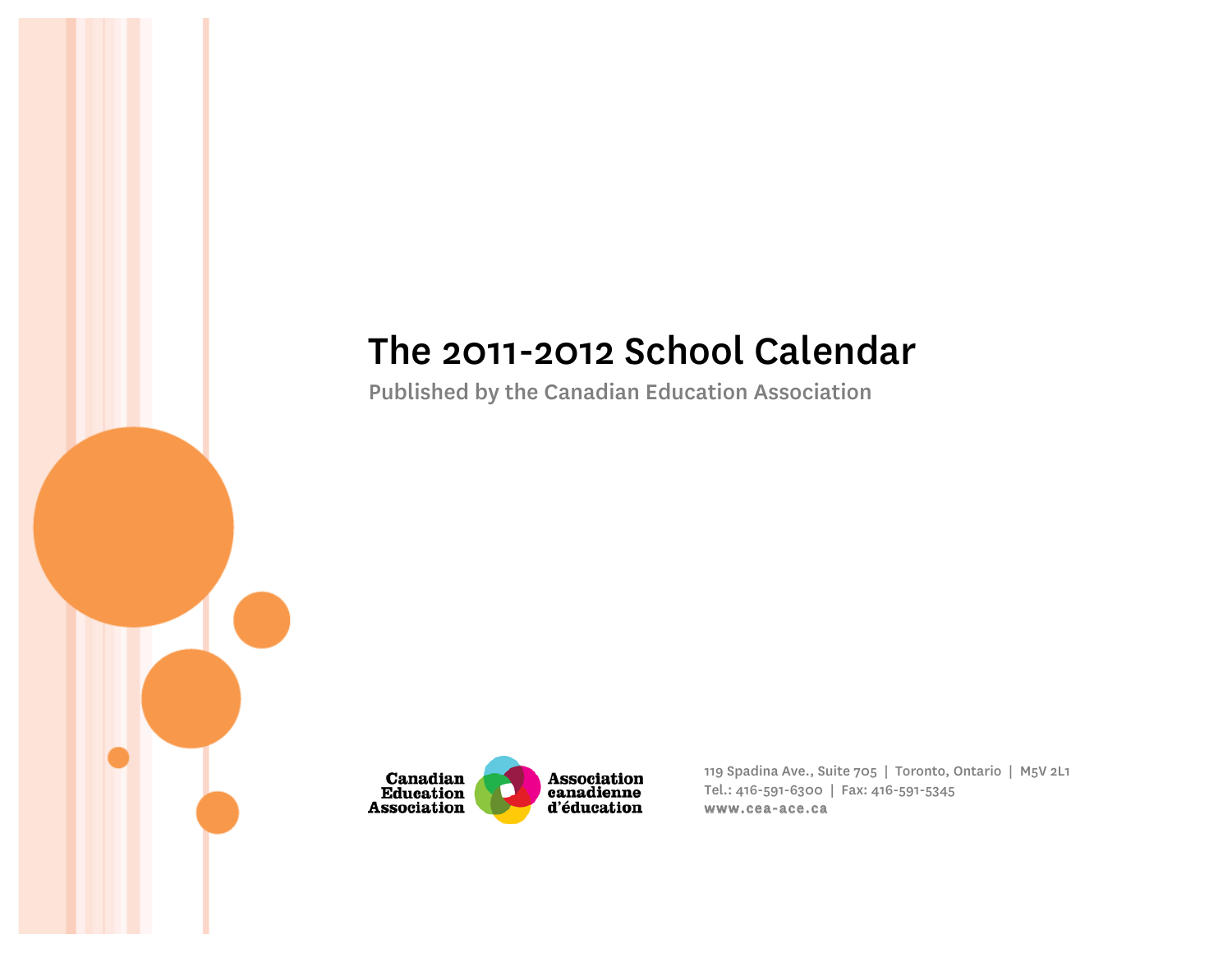

### CONTENTS

| School openings and closings              | 3  |
|-------------------------------------------|----|
| Spring break summary                      |    |
| <b>Prescribed holidays</b>                | 8  |
| Instructional (teaching) days             | 9  |
| <b>Education Week</b>                     | 10 |
| <b>Teacher Appreciation Day/Week</b>      | 11 |
| <b>Provincial/Territorial Fiscal Year</b> | 12 |
| <b>Notes</b>                              | 13 |

### INTRODUCTION

This useful calendar conveniently summarizes all of the opening and closing dates for schools in every province and territory in Canada. Since, in a number of jurisdictions, school boards are allowed considerable freedom in setting opening and closing dates for their schools, the first chart indicates whether or not the province sets the dates. If the dates are set by the local school board, those of large urban cities are also included. Explanatory notes from regulations and legislation are also included at the end of this document.

For all mistakes or omissions, please contact the Canadian Education Association at info@cea-ace.ca

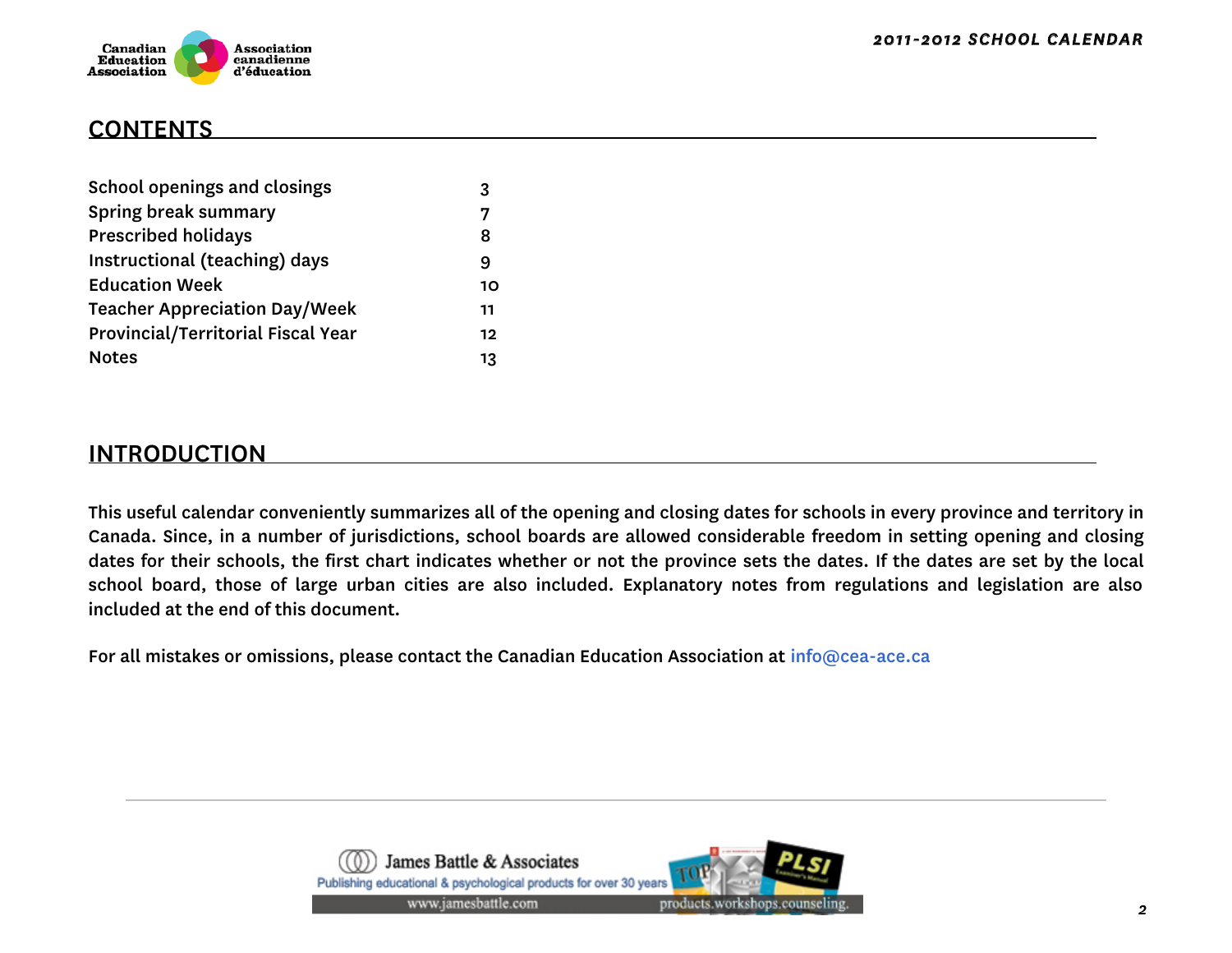

### SCHOOL OPENINGS AND CLOSINGS

| <b>PROVINCE/TERRITORY</b>                                  | <b>FALL TERM</b><br><b>OPENING</b> | <b>WINTER BREAK</b><br><b>CLOSING</b> <sup>+</sup>     | <b>POST WINTER BREAK</b><br><b>OPENING</b>             | <b>SPRING</b><br><b>BREAK</b><br><b>CLOSING</b> <sup>+</sup> | <b>POST SPRING</b><br><b>BREAK</b><br><b>OPENING</b> | <b>SUMMER</b><br><b>CLOSING</b> | <b>ENROLLMENT</b><br>$(2010 - 2011)$ |  |  |  |
|------------------------------------------------------------|------------------------------------|--------------------------------------------------------|--------------------------------------------------------|--------------------------------------------------------------|------------------------------------------------------|---------------------------------|--------------------------------------|--|--|--|
| <b>YUKON</b>                                               | <b>Varies</b>                      | Dec. 19*                                               | Jan. $3^*$                                             | March 2*                                                     | March 19 <sup>*</sup>                                | Varies                          |                                      |  |  |  |
| Area 1 Schools                                             | Aug. 16-<br>Sept. 6                | Dec. 19*                                               | Jan.3                                                  | March 2*                                                     | March 19*                                            | June 1-25                       | 2,137                                |  |  |  |
| <b>NORTHWEST TERRITORIES</b>                               |                                    |                                                        | All schools have different opening and closing dates** |                                                              |                                                      |                                 |                                      |  |  |  |
| <b>Beaufort Delta Education Council</b>                    |                                    |                                                        | N/A                                                    |                                                              |                                                      |                                 | 1,800                                |  |  |  |
| South Slave Divisional Education<br>Council                |                                    |                                                        | N/A                                                    |                                                              |                                                      |                                 | 1,500                                |  |  |  |
| <b>Yellowknife Catholic Schools</b>                        | Aug. 30                            | Dec. 16                                                | Jan.3                                                  | March <sub>2</sub>                                           | March 19                                             | <b>June 27</b>                  | 1,450                                |  |  |  |
| <b>Yellowknife Education District No. 1</b>                | Sept. 6                            | Dec. 17                                                | Jan.3                                                  | March <sub>2</sub>                                           | March 19                                             | June 28                         | 1,864                                |  |  |  |
| <b>NUNAVUT</b>                                             |                                    | All schools have different opening and closing dates** |                                                        |                                                              |                                                      |                                 |                                      |  |  |  |
| Qikiqtani School Operations                                | N/A                                |                                                        |                                                        |                                                              |                                                      |                                 |                                      |  |  |  |
| <b>BRITISH COLUMBIA</b>                                    | Sept. 6                            | Dec. 16                                                | Jan.3                                                  | March 16                                                     | March 26                                             | June 28                         |                                      |  |  |  |
| Burnaby School District No. 41                             | Sept. 6                            | Dec. 16                                                | Jan.3                                                  | March 16                                                     | March 26                                             | June 29                         | 24,163                               |  |  |  |
| Central Okanagan School District<br>No. 23                 | Sept. 6                            | Dec. 16                                                | Jan.3                                                  | March 9                                                      | March 26                                             | June 28                         | 21,700                               |  |  |  |
| Conseil scolaire francophone de la<br>Colombie-Britannique | Sept. 6                            | Dec. 16                                                | Jan.3                                                  | March 19                                                     | March 23                                             | June 28                         | 4,169                                |  |  |  |
| Greater Victoria School Board                              | Sept. 6                            | Dec. 16                                                | Jan.3                                                  | March 9                                                      | March 26                                             | <b>June 29</b>                  | 20,000                               |  |  |  |
| <b>Richmond School District</b>                            | Sept. 6                            | Dec. 16                                                | Jan.3                                                  | March 9                                                      | March 26                                             | June 29                         | 22,776                               |  |  |  |
| School District No. 43 (Coquitlam)                         | Sept. 6                            | Dec. 16                                                | Jan.3                                                  | March 9                                                      | March 26                                             | <b>June 29</b>                  | 30,572                               |  |  |  |
| Surrey School District No. 36                              | Sept. 6                            | Dec. 16                                                | Jan.3                                                  | March 9                                                      | March 26                                             | June 29                         | 67,500                               |  |  |  |
| Vancouver School Board                                     | Sept. 6                            | Dec. 16                                                | Jan.3                                                  | March 9                                                      | March 26                                             | June 28                         | 55,582                               |  |  |  |
| <b>ALBERTA</b>                                             | Varies                             | Varies                                                 | Varies                                                 | <b>Varies</b>                                                | Varies                                               | Varies                          |                                      |  |  |  |
| <b>Calgary Board of Education</b>                          | Sept. 1                            | Dec. 23                                                | Jan. 9                                                 | March 23                                                     | April 2                                              | June 29                         | 100,000                              |  |  |  |
| <b>Calgary Catholic School District</b>                    | Sept. 1                            | Dec. 23                                                | Jan. 9                                                 | April 5                                                      | April 16                                             | June 28                         | 44,000                               |  |  |  |



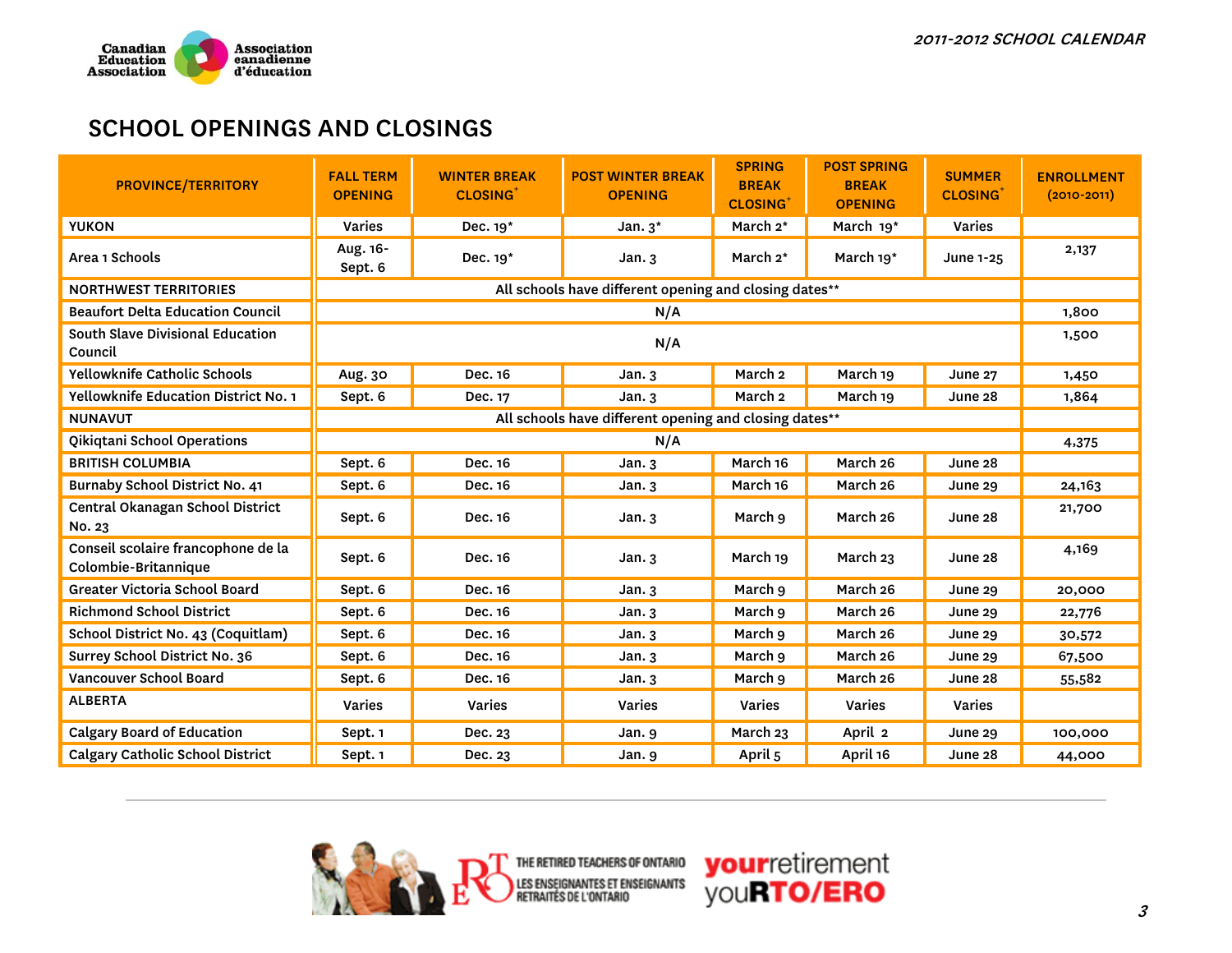

### SCHOOL OPENINGS AND CLOSINGS (continued)

| <b>PROVINCE/TERRITORY</b>                                    | <b>FALL TERM</b><br><b>OPENING</b> | <b>WINTER BREAK</b><br><b>CLOSING</b> | <b>POST WINTER</b><br><b>BREAK</b><br><b>OPENING</b> | <b>SPRING BREAK</b><br><b>CLOSING</b> | <b>POST SPRING</b><br><b>BREAK</b><br><b>OPENING</b> | <b>SUMMER</b><br><b>CLOSING</b> | <b>ENROLLMENT</b><br>$(2010 - 2011)$ |
|--------------------------------------------------------------|------------------------------------|---------------------------------------|------------------------------------------------------|---------------------------------------|------------------------------------------------------|---------------------------------|--------------------------------------|
| Conseil scolaire Centre-Nord no. 2                           | <b>Varies</b>                      | <b>Varies</b>                         | <b>Varies</b>                                        | <b>Varies</b>                         | <b>Varies</b>                                        | <b>Varies</b>                   | 2,460                                |
| <b>Edmonton Catholic Schools</b>                             | Aug. 30                            | Dec. 23                               | Jan. 9                                               | March 23                              | April 2                                              | June 29                         | 33,063                               |
| <b>Edmonton Public Schools</b>                               | Sept. 1                            | Dec. 23                               | Jan. 9                                               | March 23                              | April 2                                              | <b>June 27</b>                  | 79,000                               |
| <b>Elk Island Public Schools</b>                             | Aug. 31                            | Dec. 23                               | Jan.9                                                | March 2                               | April 2                                              | <b>June 29</b>                  | 16,300                               |
| <b>Rocky View Schools</b>                                    | Sept. 6                            | Dec. 22                               | Jan. 9                                               | March 30                              | April 10                                             | June 27/28                      | 17,400                               |
| <b>SASKATCHEWAN</b>                                          | <b>Varies</b>                      | Dec. 23 or<br>earlier                 | Jan. 2 or later                                      | April 5                               | April 16                                             | June 30 or<br>earlier           |                                      |
| Conseil des écoles fransaskoises                             | Aug. 29                            | Dec. 23                               | Jan. 10                                              | April 6                               | April 16                                             | June 28                         | 1,239                                |
| Greater Saskatoon Catholic Schools (St.<br>Paul's RCSSD #20) | Aug. 29/30                         | Dec. 21                               | Jan. 4                                               | April 6                               | April 16                                             | <b>June 29</b>                  | 15,000                               |
| Regina Public Schools                                        | Aug. 30                            | Dec. 22                               | Jan. $5$                                             | April 4                               | April 16                                             | June 27                         | 20,755                               |
| Regina Roman Catholic Separate School<br>Division No. 81     | Aug. 29/Sept. 1                    | Dec. 23                               | Jan. $5$                                             | April 6                               | April 16                                             | June 28                         | 9,745                                |
| Saskatoon Public Schools                                     | Aug. 29/30                         | Dec. 21                               | Jan. 4                                               | April 6                               | April 16                                             | June 26/27                      | 20,628                               |
| <b>MANITOBA</b>                                              | Sept. 6 or later                   | Dec. 22                               | Jan. 3 or later                                      | March 23                              | April 2                                              | June 29 or<br>earlier           |                                      |
| Division scolaire franco-manitobaine                         | Sept. 7                            | Dec. 23                               | Jan. 9                                               | March 23                              | April 2                                              | <b>June 29</b>                  | 4,912                                |
| <b>Louis Riel School Division</b>                            | Sept. 6                            | Dec. 23                               | Jan. 9                                               | March 23                              | April 2                                              | June 29                         | 14,378                               |
| <b>Pembina Trails School Division</b>                        | Sept. 7                            | Dec. 23                               | Jan. 9                                               | March 23                              | April 2                                              | <b>June 29</b>                  | 12,656                               |
| River East Transcona School Division                         | Sept. 7                            | Dec. 23                               | Jan. 9                                               | March 23                              | April 2                                              | June 29                         | 16,343                               |
| Seven Oaks School Division                                   | Sept. 6                            | Dec. 23                               | Jan. 9                                               | March 23                              | April 2                                              | <b>June 29</b>                  | 10,099                               |
| <b>Winnipeg School Division</b>                              | Sept. 6                            | Dec. 23                               | Jan. 9                                               | March 23                              | April 2                                              | <b>June 29</b>                  | 29,785                               |
| <b>ONTARIO</b>                                               | Sept. 6                            | Dec. 23                               | Jan. 9                                               | March 9                               | March 19                                             | June $29*$                      |                                      |
| Conseil des écoles catholiques du<br>Centre-Est (CECCE)      | Aug. 29*                           | Dec. 23                               | Jan. 9                                               | March 9*                              | March 19 <sup>*</sup>                                | June $21*$                      | 19,217                               |



The Canadian Academy of Travel & Tourism

gives high school students the opportunity to build the

foundation for a career in tourism.

cattcanada.ca

CATT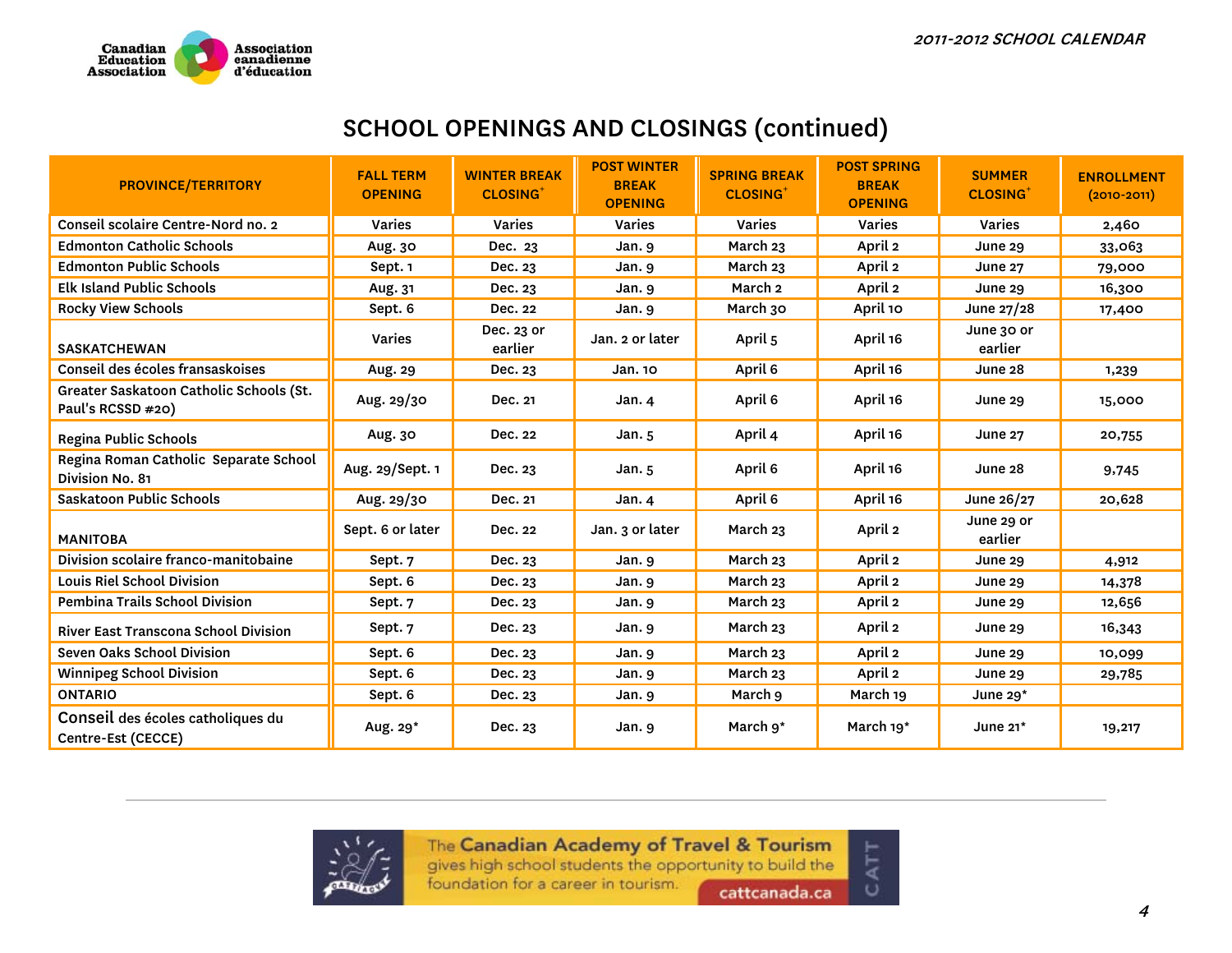

# SCHOOL OPENINGS AND CLOSINGS (continued)

| <b>PROVINCE/TERRITORY</b>                                  | <b>FALL TERM</b><br><b>OPENING</b> | <b>WINTER BREAK</b><br><b>CLOSING</b> | <b>POST WINTER</b><br><b>BREAK</b><br><b>OPENING</b> | <b>SPRING BREAK</b><br><b>CLOSING</b> | <b>POST SPRING</b><br><b>BREAK</b><br><b>OPENING</b> | <b>SUMMER</b><br><b>CLOSING</b> | <b>ENROLLMENT</b><br>$(2010 - 2011)$ |
|------------------------------------------------------------|------------------------------------|---------------------------------------|------------------------------------------------------|---------------------------------------|------------------------------------------------------|---------------------------------|--------------------------------------|
| Conseil scolaire de district catholique<br>Centre-Sud      | Sept. 6                            | Dec. 23                               | Jan. 9                                               | March 9                               | March 19                                             | June 29                         | 13,200                               |
| District School Board of Niagara                           | Sept. 6                            | Dec. 23                               | Jan. 9                                               | March 9                               | March 19                                             | June 28/29                      | 40,000                               |
| Dufferin-Peel Catholic District School<br>Board            | Sept. 6                            | Dec. 23                               | Jan. 9                                               | March 9                               | March 19                                             | <b>June 29</b>                  | 88,818                               |
| Durham District School Board                               | Sept. 6                            | Dec. 23                               | Jan. 9                                               | March 9                               | March 19                                             | June 27/28                      | 69,086                               |
| <b>Halton District School Board</b>                        | Sept. 6                            | Dec. 23                               | Jan. 9                                               | March 9                               | March 19                                             | June 29                         | 55,000                               |
| Hamilton-Wentworth District School<br>Board                | Sept. 6                            | Dec. 23                               | Jan. 9                                               | March 9                               | March 19                                             | June $27/28$                    | 49,182                               |
| Ottawa Catholic School Board                               | Sept. 6                            | Dec. 23                               | Jan. 9                                               | March 9                               | March 19                                             | June 27/28                      | 38,049                               |
| <b>Ottawa-Carleton District School Board</b>               | Sept. 6                            | Dec. 23                               | Jan. 9                                               | March 9                               | March 19                                             | June 26/28                      | 69,507                               |
| <b>Peel District School Board</b>                          | Sept. 6                            | Dec. 23                               | Jan.9                                                | March 9                               | March 19                                             | <b>June 29</b>                  | 149,844                              |
| <b>Simcoe County District School Board</b>                 | Sept. 6                            | Dec. 23                               | Jan. 9                                               | March 9                               | March 19                                             | June 27/28                      | 50,000                               |
| Thames Valley District School Board                        | Sept. 6                            | Dec. 23                               | Jan. 9                                               | March 9                               | March 19                                             | June 27/28                      | 75,500                               |
| Toronto Catholic District School Board                     | Sept. 6                            | Dec. 23                               | Jan. 9                                               | March 9                               | March 19                                             | June 26/28                      | 89,109                               |
| <b>Toronto District School Board</b>                       | Sept. 6                            | Dec. 23                               | Jan. 9                                               | March 9                               | March 19                                             | June 28/29                      | 240,700                              |
| <b>Waterloo Region District School Board</b>               | Sept. 6                            | Dec. 23                               | Jan. 9                                               | March 9                               | March 19                                             | <b>June 29</b>                  | 57,257                               |
| York Catholic District School Board                        | Sept. 6                            | Dec. 23                               | Jan. 9                                               | March 9                               | March 19                                             | <b>June 27</b>                  | 55,326                               |
| York Region District School Board                          | Sept. 6                            | Dec. 23                               | Jan. 9                                               | March 9                               | March 19                                             | <b>June 27</b>                  | 115,000                              |
| <b>QUEBEC</b>                                              | Aug. 17 - Sept. 2                  | Dec. 20-23                            | Jan. 4-9                                             | Varies                                | Varies                                               | June 20-22                      |                                      |
| Commission scolaire de la Capitale                         | Aug. 30                            | Dec. 23                               | Jan. 10                                              | March <sub>2</sub>                    | March 12                                             | June 22                         | 21,375                               |
| <b>Commission scolaire de Laval</b>                        | Aug. 24                            | Dec. 23                               | Jan. 9                                               | March <sub>2</sub>                    | March 12                                             | June 28                         | 49,412                               |
| Commission scolaire de Montréal                            | Aug. 29                            | Dec. 23                               | Jan. 9                                               | March 2                               | March 12                                             | <b>June 21</b>                  | 67,879                               |
| <b>Commission scolaire des Affluents</b>                   | Aug. 30                            | Dec. 23                               | Jan. 9                                               | Feb. 24                               | March 5                                              | June 22                         | 39,000                               |
| <b>Commission scolaire Marguerite-</b><br><b>Bourgeoys</b> | Aug. 29                            | Dec. 23                               | Jan. 9                                               | March 2                               | March 12                                             | June 22                         | 45,000                               |

*Contractions Canada* 

**SPARK INTEREST IN VOTING**<br>We provide the tools! SUSCITEZ L'INTÉRÊT POUR LE VOTE<br>Nous offrons les outils! www.elections.ca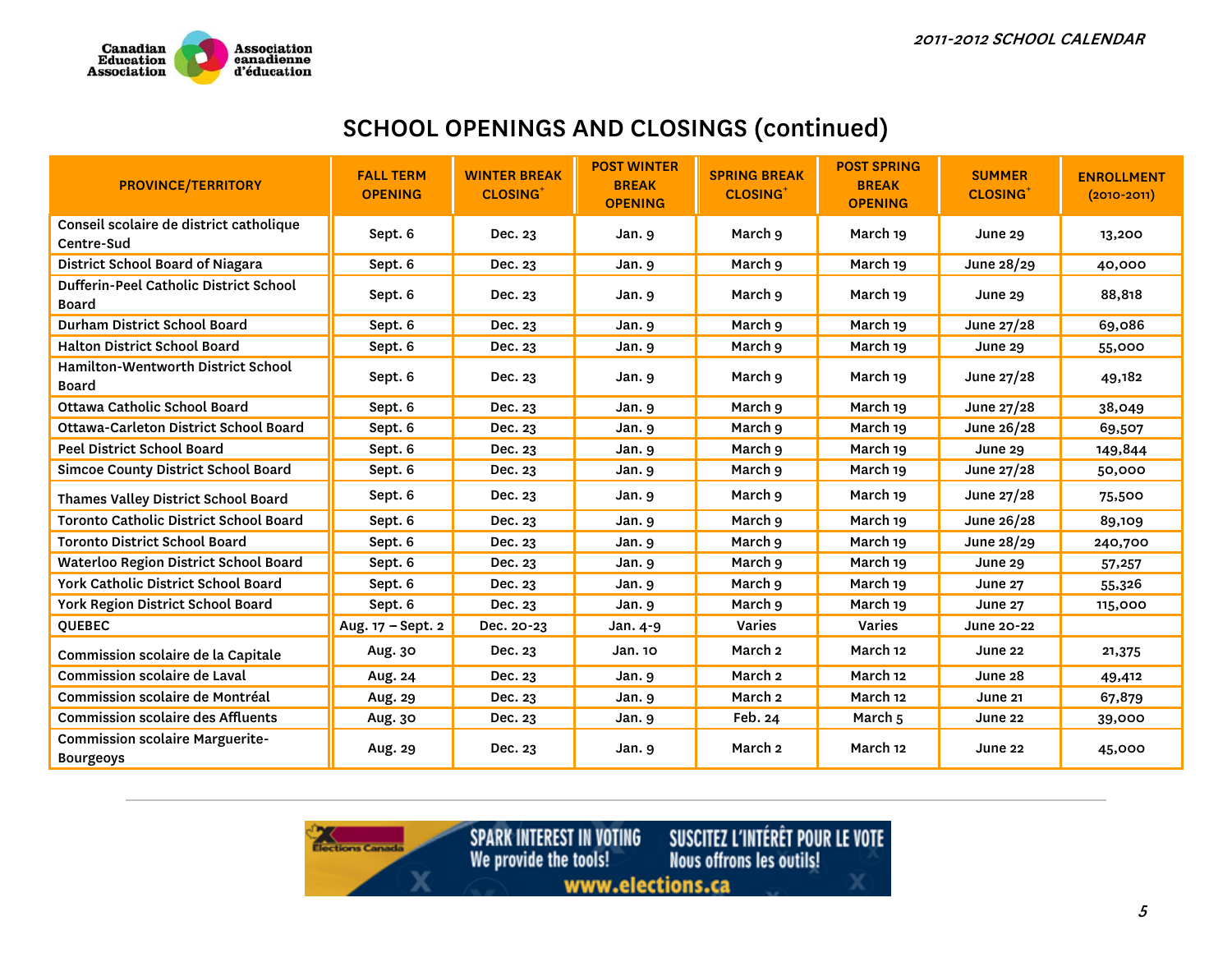

### SCHOOL OPENINGS AND CLOSINGS (continued)

| <b>PROVINCE/TERRITORY</b>                                                          | <b>FALL TERM</b><br><b>OPENING</b> | <b>WINTER BREAK</b><br><b>CLOSING</b> | <b>POST WINTER</b><br><b>BREAK</b><br><b>OPENING</b> | <b>SPRING BREAK</b><br><b>CLOSING</b> | <b>POST SPRING</b><br><b>BREAK</b><br><b>OPENING</b> | <b>SUMMER</b><br><b>CLOSING</b> | <b>ENROLLMENT</b><br>$(2010 - 2011)$ |
|------------------------------------------------------------------------------------|------------------------------------|---------------------------------------|------------------------------------------------------|---------------------------------------|------------------------------------------------------|---------------------------------|--------------------------------------|
| <b>English Montreal School Board</b>                                               | Aug. 25                            | Dec. 23                               | Jan. 9                                               | March <sub>2</sub>                    | March 12                                             | June 28                         | 22,318                               |
| Lester B. Pearson School Board                                                     | Aug. 31                            | Dec. 23                               | Jan. 9                                               | March <sub>2</sub>                    | March 12                                             | June 22                         | 27,883                               |
| Sir Wilfrid Laurier School Board                                                   | Aug. 31*                           | Dec. 23*                              | Jan. $9^*$                                           | March 2*                              | March 12*                                            | June $22^*$                     | 14,084                               |
| <b>NEWFOUNDLAND</b>                                                                | Sept. 7                            | Dec. 21*                              | Jan. $4^*$                                           | April 5*                              | April 16*                                            | <b>June 21</b>                  |                                      |
| District 5 - Conseil scolaire francophone<br>provincial de Terre-Neuve-et-Labrador | Sept. 7                            | Dec. 21                               | Jan.3                                                | April 5                               | April 16                                             | June 21                         | 264                                  |
| <b>Eastern School District</b>                                                     | Sept. 7                            | Dec. 22                               | Jan.3                                                | April 6                               | April 16                                             | June 21                         | 40,950                               |
| <b>NEW BRUNSWICK</b>                                                               | Sept. 6                            | Dec. 23                               | Jan. 9                                               | March <sub>2</sub>                    | March 12                                             | June 22                         |                                      |
| District scolaire 1                                                                | Sept. 6                            | Dec. 23                               | Jan. 9                                               | March <sub>2</sub>                    | March 12                                             | June 22                         | 7,872                                |
| <b>School District 2</b>                                                           | Sept. 6                            | Dec. 23                               | Jan. 10                                              | March <sub>2</sub>                    | March 12                                             | <b>June 22</b>                  | 15,856                               |
| School District 18 (Fredericton)                                                   | Sept. 6                            | Dec. 23                               | Jan. 9                                               | March <sub>2</sub>                    | March 12                                             | June 22                         | 12,209                               |
| <b>School District 8</b>                                                           | Sept. 6/7                          | Dec. 23                               | Jan. 10                                              | March <sub>2</sub>                    | March 12                                             | June 22                         | 12,166                               |
| <b>NOVA SCOTIA</b>                                                                 | Sept. 2                            | Dec. 16                               | Jan.3                                                | March 9                               | March 19                                             | June 29                         |                                      |
| Annapolis Valley Regional School Board                                             | Sept. 6                            | Dec. 16                               | Jan.3                                                | March 9                               | March 19                                             | June 29                         | 15,239                               |
| Cape Breton-Victoria                                                               | Sept. 6                            | Dec. 16                               | Jan.3                                                | March 9                               | March 19                                             | June 29                         | 15,159                               |
| Chignecto-Central Regional School Board                                            | Sept. 6                            | Dec. 16                               | Jan.3                                                | March 9                               | March 19                                             | June 29                         | 22,823                               |
| Conseil scolaire acadien provincial                                                | Sept. 6                            | Dec. 16                               | Jan. $3/4$                                           | March 9                               | March 19                                             | June 29                         | 4,346                                |
| Halifax Regional School Board                                                      | Sept. 6                            | Dec. 16                               | Jan.3                                                | March 9                               | March 19                                             | June 29                         | 51,993                               |
| <b>PRINCE EDWARD ISLAND</b>                                                        | Sept. 6                            | Dec. 20                               | Jan.3                                                | March 16                              | March 26                                             | June 26                         |                                      |
| Commission scolaire de langue française<br>de l'Île-du-Prince-Édouard              | Sept. 6                            | Dec. 20                               | Jan.3                                                | March 16                              | March 26                                             | June 26                         | 817                                  |
| <b>Eastern School District</b>                                                     | Sept. 7                            | Dec. 21                               | Jan.3                                                | April 5                               | April 16                                             | June 26                         | 13,600                               |

N/A: Not available at the time of publication

+ Last day of school before closing

\* With some exceptions

\*\* See notes at the end of the calendar for more details

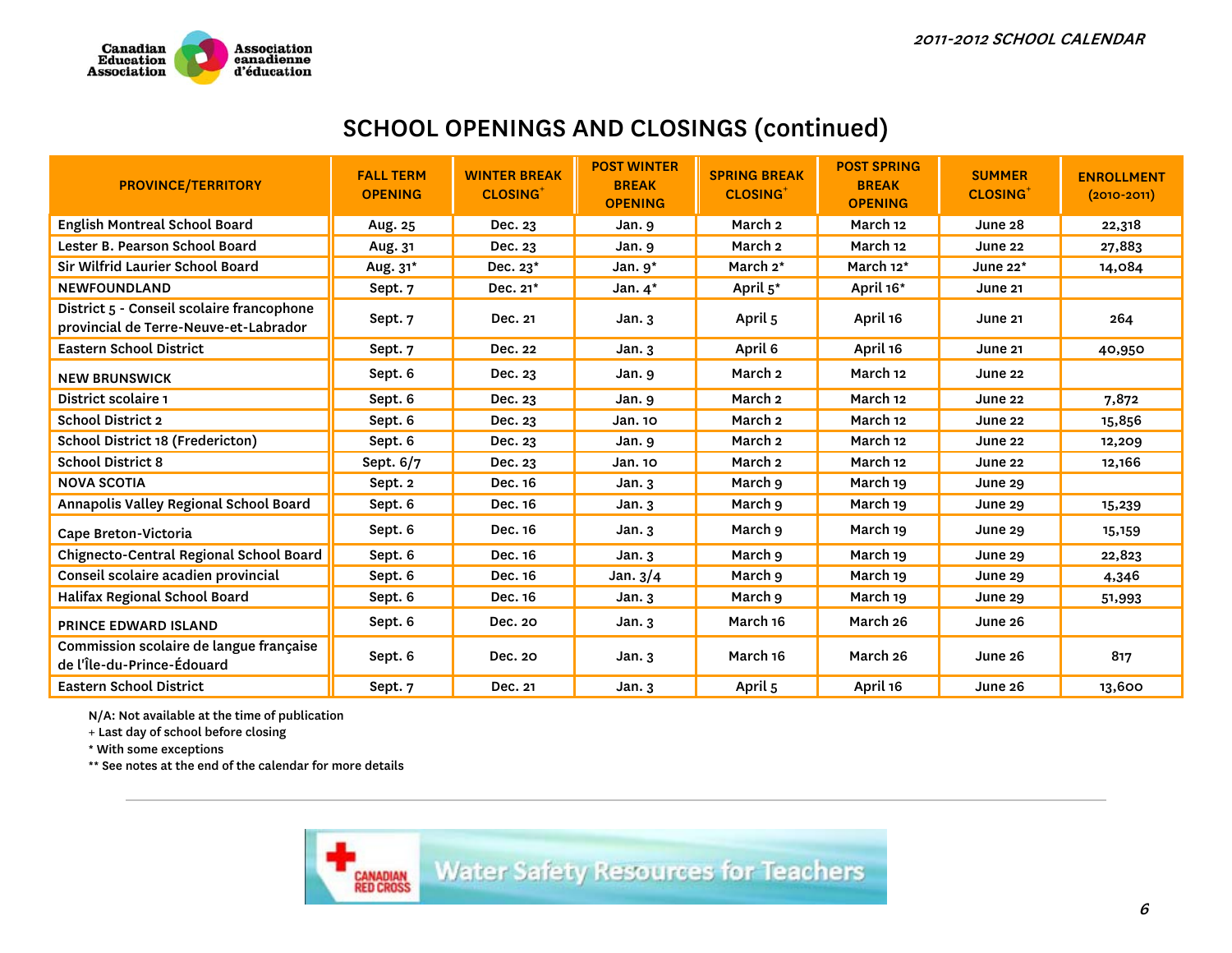

### SPRING BREAK SUMMARY

| <b>PROVINCE/TERRITORY</b>                  | <b>SPRING BREAK</b><br>(INCLUSIVE DATES) |  |  |  |
|--------------------------------------------|------------------------------------------|--|--|--|
| <b>YUKON</b>                               | March $5 - 16$                           |  |  |  |
| <b>NORTHWEST TERRITORIES</b>               | Varies across the territory              |  |  |  |
| <b>NUNAVUT</b>                             | Varies across the territory              |  |  |  |
| <b>BRITISH COLUMBIA</b>                    | March 19-23                              |  |  |  |
| <b>ALBERTA</b>                             | Varies across the province               |  |  |  |
| <b>SASKATCHEWAN</b>                        | April 6-13                               |  |  |  |
| <b>MANITOBA</b>                            | March 26-30                              |  |  |  |
| <b>ONTARIO</b>                             | March 12-16                              |  |  |  |
| <b>QUÉBEC</b>                              | Varies across the province               |  |  |  |
| <b>NEWFOUNDLAND AND</b><br><b>LABRADOR</b> | Varies across the province               |  |  |  |
| <b>NEW BRUNSWICK</b>                       | March $5 - 9$                            |  |  |  |
| <b>NOVA SCOTIA</b>                         | March 12-16                              |  |  |  |
| <b>PRINCE EDWARD ISLAND</b>                | March 19-23                              |  |  |  |

Note: The dates may vary across school boards.



IFAW's education pack and video brings<br>the world of elephants right into your<br>classroom. Be sure to check this fall for your<br>FREE online *Elephants Never Forget* pack.

Visit ifaw.org/lesson\_ca<br>to download your free copy.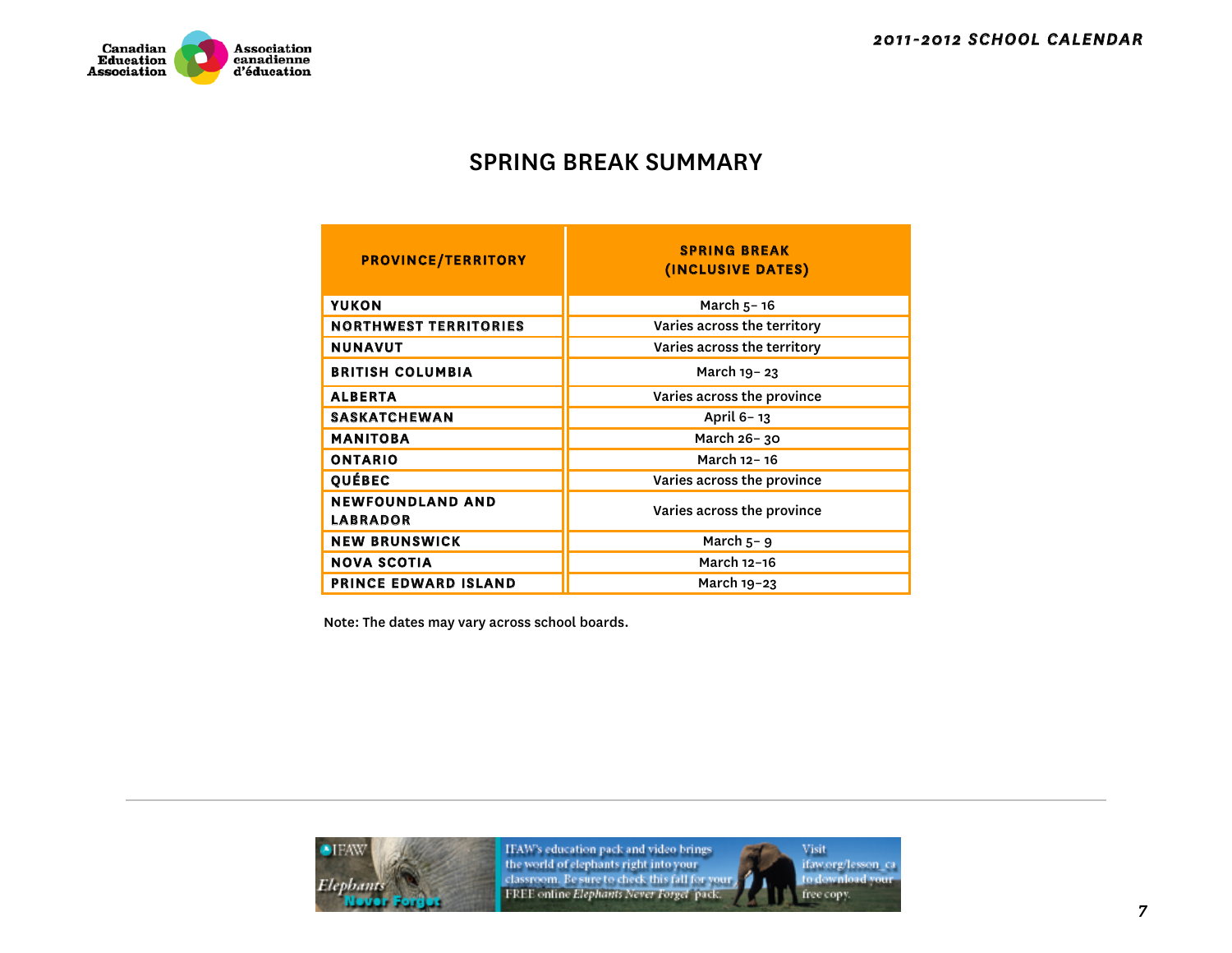

### PRESCRIBED HOLIDAYS

| <b>PROVINCE/TERRITORY</b>    | <b>LABOUR</b><br><b>DAY</b><br><b>SEPTEMBER 5</b> | <b>THANKSGIVING</b><br><b>DAY</b><br><b>OCTOBER 10</b> | <b>REMEMBRANCE</b><br><b>DAY</b><br><b>NOVEMBER 11</b> | GOOD<br><b>FRIDAY</b><br><b>APRIL 6</b> | <b>EASTER</b><br><b>MONDAY</b><br><b>APRIL 9</b> | <b>VICTORIA</b><br><b>DAY</b><br><b>MAY 21</b> | <b>OTHER/NOTES</b>                                                 |
|------------------------------|---------------------------------------------------|--------------------------------------------------------|--------------------------------------------------------|-----------------------------------------|--------------------------------------------------|------------------------------------------------|--------------------------------------------------------------------|
| YUKON                        | ✓                                                 | $\checkmark$                                           | ✓                                                      | ✓                                       | ✓                                                | $\checkmark$                                   | Heritage Day (Feb. 24) is a statutory holiday                      |
| <b>NORTHWEST TERRITORIES</b> | $\checkmark$                                      | ✓                                                      | ✓                                                      | ✓                                       | ✓                                                | $\checkmark$                                   | National Aboriginal Day (June 21) is a<br>statutory holiday        |
| <b>NUNAVUT</b>               | $\checkmark$                                      | ✓                                                      | ✓                                                      | $\checkmark$                            | ✓                                                | $\checkmark$                                   | 1/2 day Hamlet days are set by the<br>municipality                 |
| <b>BRITISH COLUMBIA</b>      | ✓                                                 | $\checkmark$                                           | ✓                                                      | ✓                                       | ✓                                                | $\checkmark$                                   |                                                                    |
| <b>ALBERTA</b>               | ✓                                                 | ✓                                                      | ✓                                                      | $\checkmark$                            | $\checkmark$                                     | $\checkmark$                                   | Family day (Feb. 20) is a statutory holiday                        |
| <b>SASKATCHEWAN</b>          | ✓                                                 | ✓                                                      | ✓                                                      | ✓                                       | $\checkmark$                                     | $\checkmark$                                   | Family day (Feb. 20) is a statutory holiday                        |
| <b>MANITOBA</b>              | $\checkmark$                                      | $\checkmark$                                           | ✓                                                      | $\checkmark$                            | X                                                | $\checkmark$                                   | Louis Riel Day (Feb. 20) is a statutory<br>holiday                 |
| ONTARIO                      | $\checkmark$                                      | $\checkmark$                                           | X                                                      | ✓                                       | ✓                                                | $\checkmark$                                   | Family day (Feb. 20) is a statutory holiday                        |
| <b>QUÉBEC</b>                | $\checkmark$                                      | ✓                                                      | X                                                      | $\checkmark$                            | $\checkmark$                                     | $\checkmark$                                   | January 2 and St-Jean-Baptiste (June 24)<br>are statutory holidays |
| NEWFOUNDLAND AND LABRADOR    | $\checkmark$                                      | $\checkmark$                                           | ✓                                                      | ✓                                       | X                                                | $\checkmark$                                   |                                                                    |
| <b>NEW BRUNSWICK</b>         | ✓                                                 | ✓                                                      | ✓                                                      | ✓                                       | ✓                                                | $\checkmark$                                   |                                                                    |
| <b>NOVA SCOTIA</b>           | ✓                                                 | ✓                                                      | ✓                                                      | ✓                                       | ✓                                                | ✓                                              |                                                                    |
| <b>PRINCE EDWARD ISLAND</b>  | ✓                                                 | ✓                                                      |                                                        | ✓                                       | ✓                                                | $\checkmark$                                   | Islander Day (Feb. 20) is a statutory holiday                      |

\* Varies by board

\*\* See notes at the end of the calendar for more details

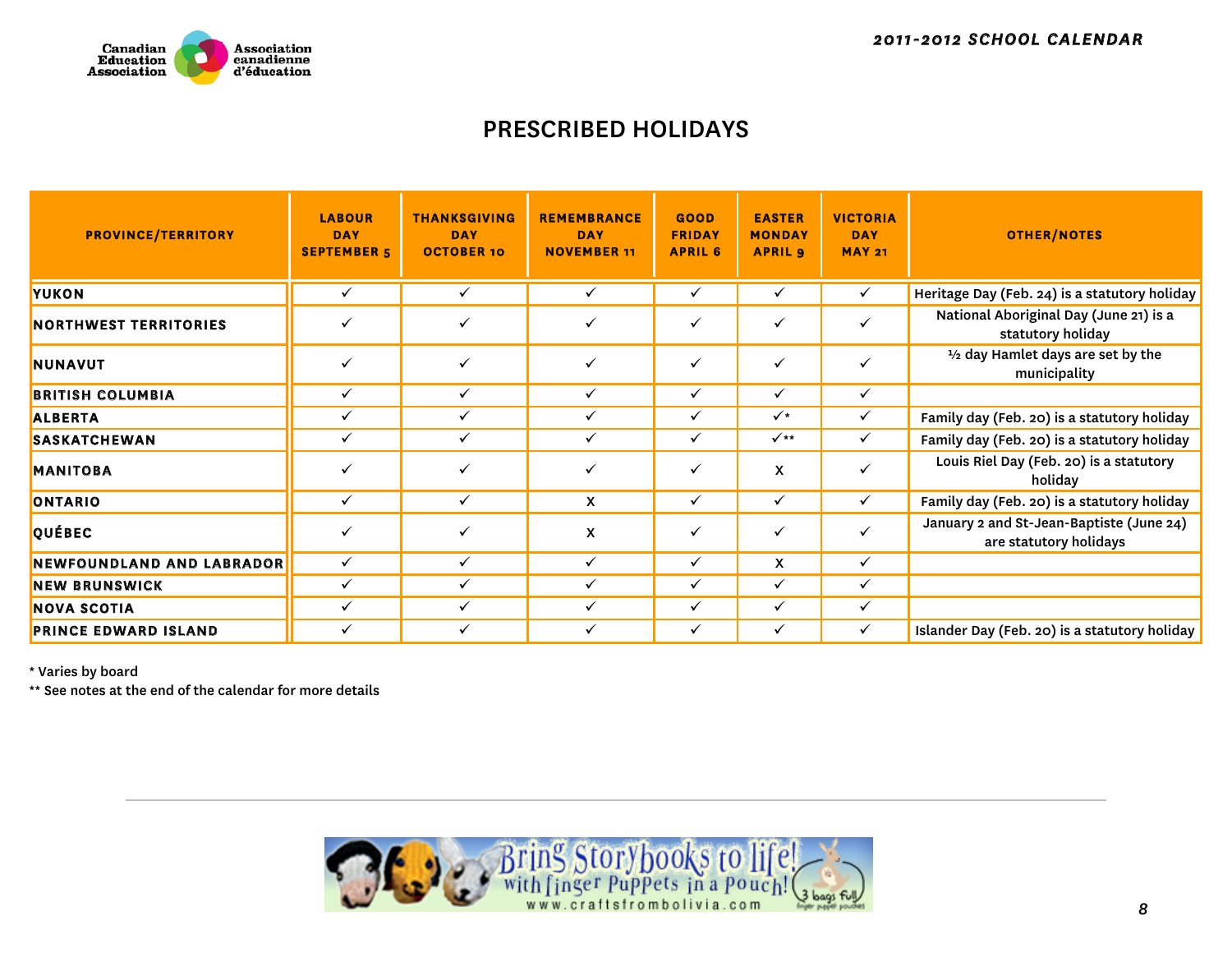

### INSTRUCTIONAL (TEACHING) DAYS

| <b>PROVINCE/TERRITORY</b>           | AUG.                     | SEPT. | OCT.   | NOV. | DEC. | JAN. | FEB. | <b>MARCH</b>                                                      | <b>APRIL</b> | <b>MAY</b> | <b>JUNE</b> | JUL.      | <b>POSSIBLE</b><br><b>INSTRUCTIONAL</b><br><b>DAYS</b> |
|-------------------------------------|--------------------------|-------|--------|------|------|------|------|-------------------------------------------------------------------|--------------|------------|-------------|-----------|--------------------------------------------------------|
| <b>YUKON</b>                        |                          |       |        |      |      |      |      | Varies across the territory by school                             |              |            |             |           | 173-184                                                |
| <b>NORTHWEST TERRITORIES</b>        |                          |       |        |      |      |      |      | Varies across the territory by school                             |              |            |             |           | 180-188                                                |
| <b>NUNAVUT</b>                      |                          |       |        |      |      |      |      | Varies across the territory by local District Education Authority |              |            |             |           | 195                                                    |
| <b>BRITISH COLUMBIA</b>             |                          | N/A   | 20-21* | N/A  | N/A  | N/A  | N/A  | N/A                                                               | N/A          | N/A        | N/A         |           | 185                                                    |
| <b>ALBERTA</b>                      |                          |       |        |      |      |      |      | Varies across the province by school board                        |              |            |             |           | 200                                                    |
| <b>SASKATCHEWAN</b>                 |                          |       |        |      |      |      |      | Varies across the province by school board                        |              |            |             |           | $197**$                                                |
| <b>MANITOBA**</b>                   |                          | 19    | 20     | 21   | 16   | 17   | 20   | 17                                                                | 20           | 22         | 21          |           | 193                                                    |
| <b>ONTARIO</b>                      |                          | 21    | 20     | 22   | 12   | 22   | 20   | 17                                                                | 19           | 22         | 21          |           | $196**$                                                |
| QUÉBEC                              |                          |       |        |      |      |      |      | Varies across the province by school board                        |              |            |             |           | $200**$                                                |
| <b>NEWFOUNDLAND AND</b><br>LABRADOR |                          | 18    | 20     | 21   | 15   | 21   | 21   | 22                                                                | 15           | 22         | 15          |           | $190**$                                                |
| <b>NEW BRUNSWICK</b>                | $\overline{\phantom{0}}$ | 19    | 20     | 21   | 17   | 17   | 21   | 17                                                                | 19           | 21         | 16          |           | 185***                                                 |
| <b>NOVA SCOTIA</b>                  | $\overline{\phantom{0}}$ | 21    | 20     | 21   | 12   | 21   | 21   | 17                                                                | 19           | $22 \,$    | 21          | $\,$ $\,$ | 195                                                    |
| <b>PRINCE EDWARD ISLAND</b>         |                          | 19    | 18     | 20   | 14   | 21   | 19   | 17                                                                | 19           | 21         | 18          |           | 185                                                    |

N/A: Not available

\* One Provincial Professional Development Day falls on one of these days

\*\* See notes at the end of the calendar for more details

\*\*\* Three days have been deducted from this figure: 1 day for NBTA branch meetings and 2 days for pedagogical activities. See notes at the end of the calendar for more details.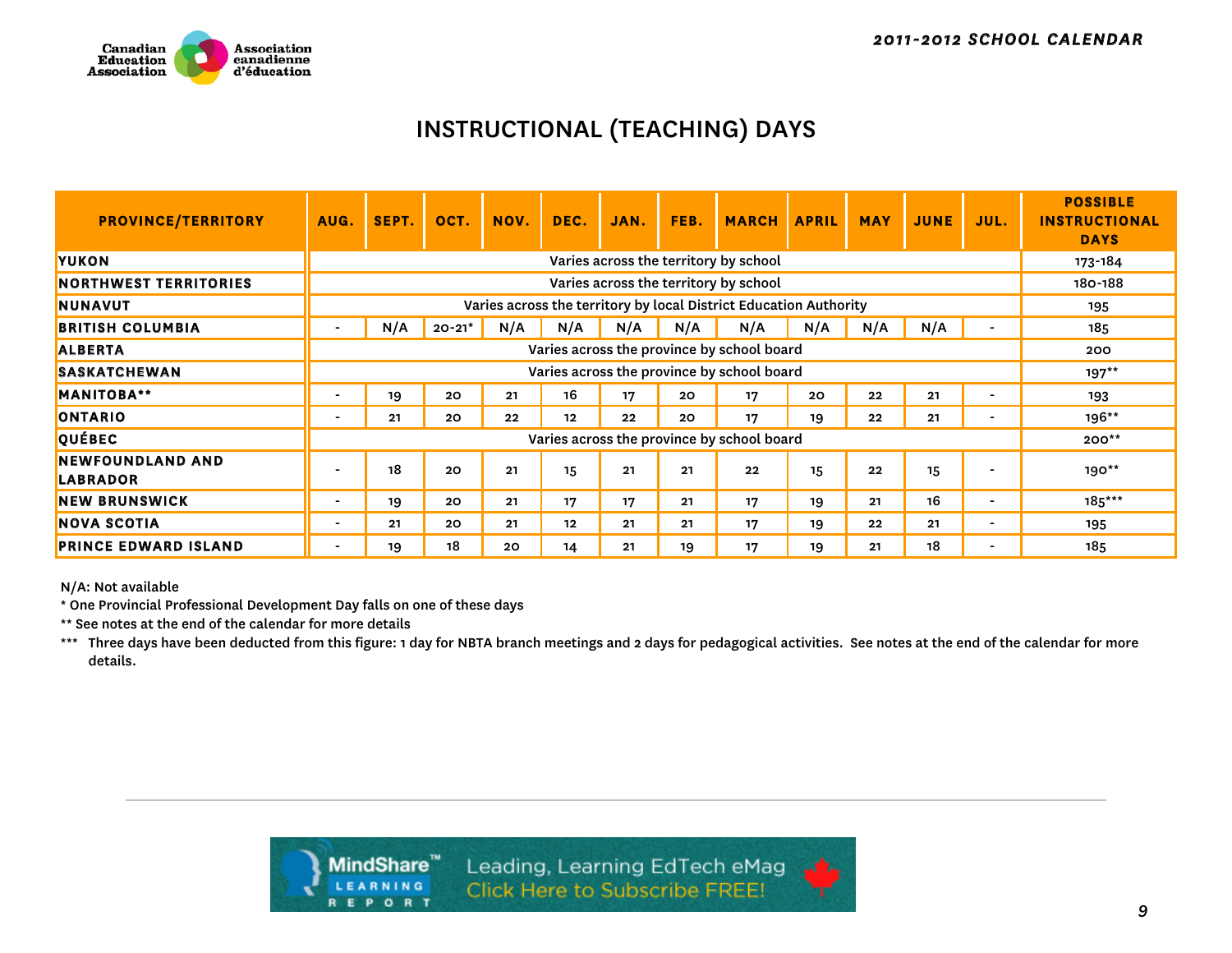

### EDUCATION WEEK

| <b>PROVINCE/TERRITORY</b>        | <b>EDUCATION WEEK</b> | <b>DATES</b>    | <b>NOTES</b>                                                                       |
|----------------------------------|-----------------------|-----------------|------------------------------------------------------------------------------------|
| <b>YUKON</b>                     | N/A                   | N/A             |                                                                                    |
| <b>NORTHWEST TERRITORIES</b>     | Y                     | Feb $20 - 24$   | <b>Theme TBA</b>                                                                   |
| <b>NUNAVUT</b>                   | Y                     | April 18 - 22   | <b>Theme TBA</b>                                                                   |
| <b>BRITISH COLUMBIA</b>          | Y                     | <b>TBA</b>      |                                                                                    |
| <b>ALBERTA</b>                   | Y                     | May 13-19       | <b>Theme TBA</b>                                                                   |
| <b>SASKATCHEWAN</b>              | Y                     | October 16 - 22 | This year the theme will be left up to individual<br>school divisions to determine |
| <b>MANITOBA</b>                  | ٧                     | April 16 - 20   | <b>Theme TBA</b>                                                                   |
| ONTARIO                          | Y                     | May 7 - 11      | <b>Theme TBA</b>                                                                   |
| <b>QUÉBEC</b>                    | $\mathbf N$           |                 |                                                                                    |
| <b>NEWFOUNDLAND AND LABRADOR</b> | Y                     | March $5 - 9$   | <b>Theme TBA</b>                                                                   |
| <b>NEW BRUNSWICK</b>             | N/A                   | N/A             |                                                                                    |
| <b>NOVA SCOTIA</b>               | Y                     | <b>TBA</b>      | Theme TBA                                                                          |
| <b>PRINCE EDWARD ISLAND</b>      | N/A                   | N/A             |                                                                                    |

N/A: Not available TBA: To be announced



Multifacet Diversity Solutions Ltd. **Religious Accommodation for Schools and Boards** www.multifacet.ca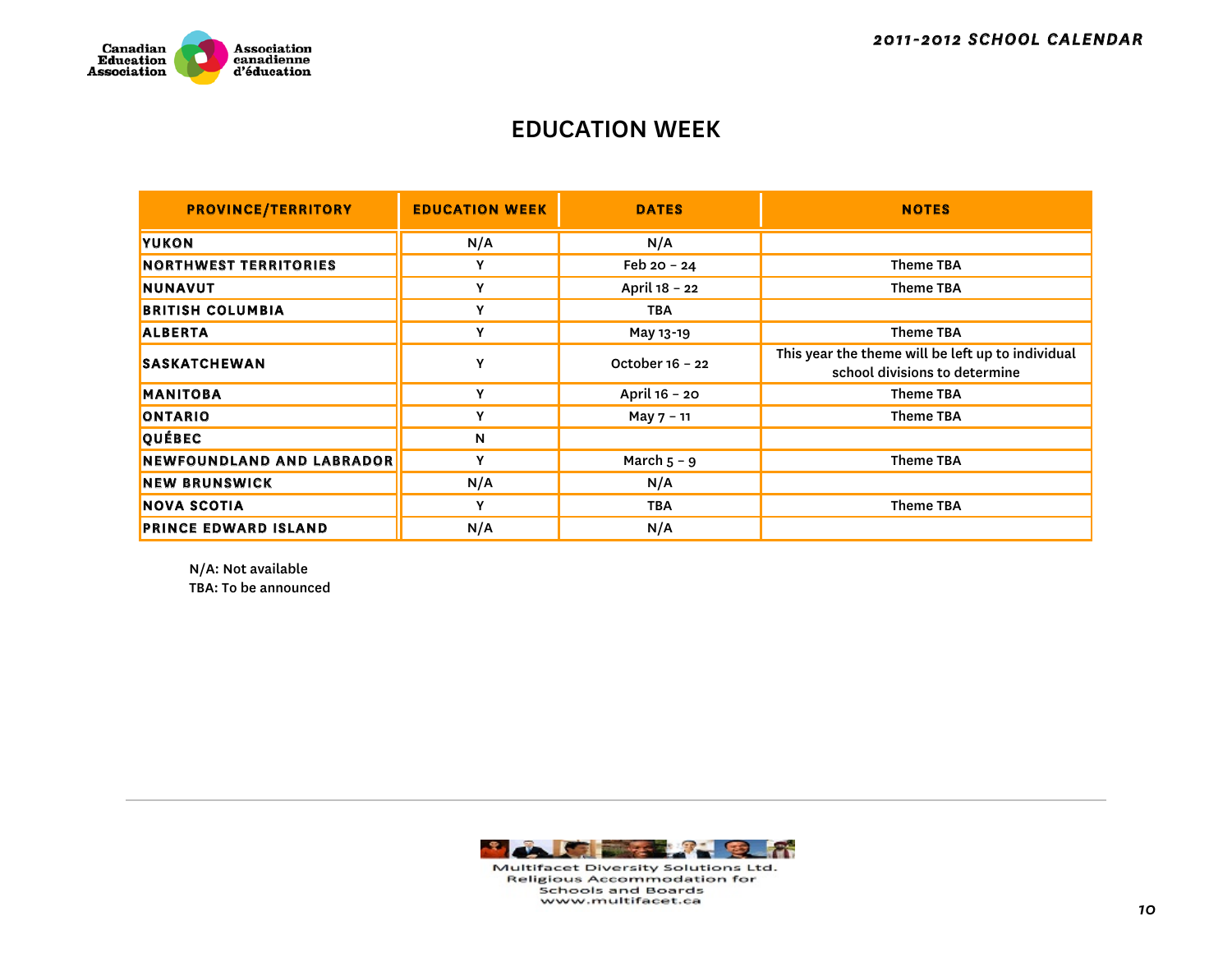

### TEACHER APPRECIATION DAY/WEEK

| <b>PROVINCE/TERRITORY</b>                  | <b>TEACHER APPRECIATION</b><br>DAY/WEEK | <b>DATES</b>  | <b>NOTES</b>                                                                                                                                                                                                                        |
|--------------------------------------------|-----------------------------------------|---------------|-------------------------------------------------------------------------------------------------------------------------------------------------------------------------------------------------------------------------------------|
| <b>YUKON</b>                               | N/A                                     | N/A           |                                                                                                                                                                                                                                     |
| <b>NORTHWEST TERRITORIES</b>               | Y                                       | Feb. 24       |                                                                                                                                                                                                                                     |
| NUNAVUT                                    | Y                                       | April 22      |                                                                                                                                                                                                                                     |
| <b>BRITISH COLUMBIA</b>                    | Y                                       | <b>TBA</b>    |                                                                                                                                                                                                                                     |
| <b>ALBERTA</b>                             | Y                                       | Oct. 5        |                                                                                                                                                                                                                                     |
| <b>SASKATCHEWAN</b>                        | Y                                       | <b>TBA</b>    |                                                                                                                                                                                                                                     |
| <b>MANITOBA</b>                            | N                                       |               |                                                                                                                                                                                                                                     |
| <b>ONTARIO</b>                             | Υ                                       | Oct. $5$      |                                                                                                                                                                                                                                     |
| QUÉBEC                                     | Y                                       | <b>TBA</b>    |                                                                                                                                                                                                                                     |
| <b>NEWFOUNDLAND AND</b><br><b>LABRADOR</b> | γ                                       | N/A           | To be determined by NLTA                                                                                                                                                                                                            |
| <b>NEW BRUNSWICK</b>                       | $\mathbf v$                             | $Feb. 6 - 10$ | Teacher/Staff Appreciation Week is sponsored by the Canadian Home and School<br>Federation, the New Brunswick Federation of Home and School Associations Inc.,<br>and the Association francophone des parents du Nouveau-Brunswick. |
| <b>NOVA SCOTIA</b>                         | N                                       |               |                                                                                                                                                                                                                                     |
| <b>PRINCE EDWARD ISLAND</b>                | Υ                                       | Feb. 13-16    |                                                                                                                                                                                                                                     |

N/A: Not available TBA: To be announced<br>Note: October 5<sup>th</sup> is the World Teachers' Day

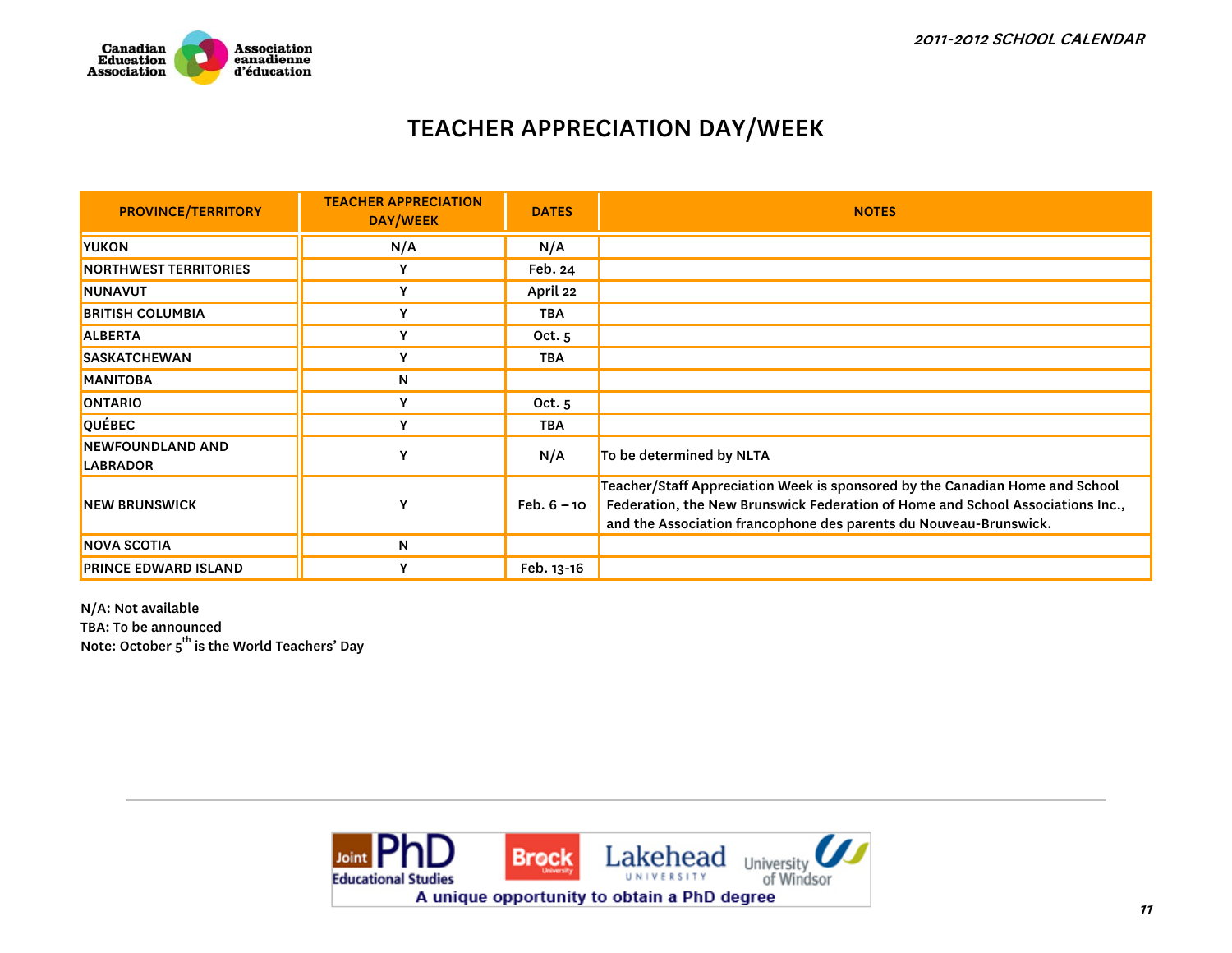

# PROVINCIAL/TERRITORIAL FISCAL YEAR

| <b>PROVINCE/TERRITORY</b>        | <b>START</b> | <b>END</b> |
|----------------------------------|--------------|------------|
| <b>YUKON</b>                     | July 1       | June 30    |
| <b>NORTHWEST TERRITORIES</b>     | July 1       | June 30    |
| <b>NUNAVUT</b>                   | April 1      | March 31   |
| <b>BRITISH COLUMBIA</b>          | July 1       | June 30    |
| <b>ALBERTA</b>                   | September 1  | August 31  |
| <b>SASKATCHEWAN</b>              | September 1  | August 31  |
| <b>MANITOBA</b>                  | July 1       | June 30    |
| <b>ONTARIO</b>                   | September 1  | August 31  |
| <b>QUÉBEC</b>                    | July 1       | June 30    |
| <b>NEWFOUNDLAND AND LABRADOR</b> | July 1       | June 30    |
| <b>NEW BRUNSWICK</b>             | April 1      | March 31   |
| <b>NOVA SCOTIA</b>               | April 1      | March 31   |
| <b>PRINCE EDWARD ISLAND</b>      | July 1       | June 30    |

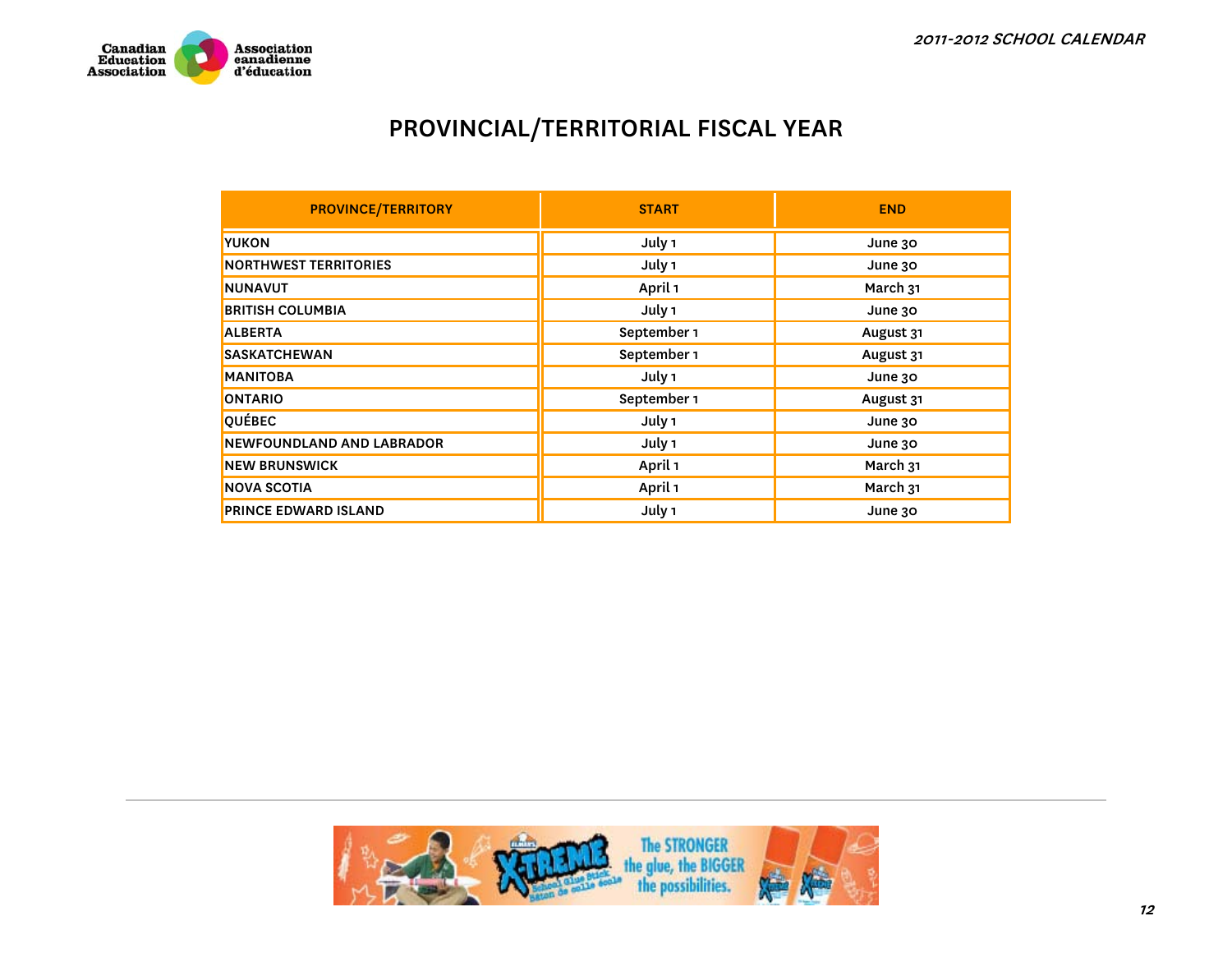

### NOTES

#### YUKON

In Yukon, every school council and school board can make recommendations to the Minister of Education to set its own calendar. The duration of the school day varies from 5 hours to 5 hours and 30 minutes. The total number of school days varies from 173 to 184. All Yukon students attend school for the prescribed 950 hours of instruction required by the *Education Act*. The school calendars recognize statutory holidays such as Labour Day, Thanksgiving, Remembrance Day, Christmas Day, Boxing Day, New Year's Day, Heritage Day (February), Good Friday, Easter Monday, and Victoria Day. School councils, in consultation with staff, may declare other school closed days, so long as the total of 950 instructional hours is met. Councils also establish 3 professional development days within the 950 hours in consultation with their school's administration.

#### NORTHWEST TERRITORIES

In the Northwest Territories the school year calendar varies for each school division and sometimes for each school within a division. The Calendar is determined by each Community Education Authority to fit with community customs and seasonal activities. Most calendars are similar to the traditional Canadian school calendar, with a start date in late August or early September and a closing date near the end of June. We do have a couple of schools that start the year near the beginning of August and finish the last week of May or early June. Most schools, however, begin classes during the last week of August or first week of September and conclude the school year the last week of June.

In addition to all the national statutory holidays, all our schools are closed for National Aboriginal Day on June 21. Education Authorities may also choose to recognize particular community holidays in their school calendar. Our Schools have 180 - 188 sessional days for students in all grades (depending on the calendar chosen) and teachers employed by the GNWT are on duty for 195 days. Teachers from the 2 Yellowknife Boards are on duty for 192 days in a year.

 Kindergarten has 475 hours minimum/year for half-day kindergarten and 750 hours minimum/year for full day kindergarten. The maximum length of day is 330 minutes per day. Grades 1-6 have 953 hours per year minimum with 330 minutes per day as maximum length of school day. Grades 7-12 have 1000 hours/year minimum with 345 minutes per day as maximum length of school day. There are an additional 45 hours that can be outside the regular scheduled hours, for such things as cultural activities on the land, curricular related field trips, or parent/teacher/student interviews.

#### NUNAVUT

All schools have different opening and closing dates. The territory is vast, and due to different geographical locations and longitudes—daylight & darkness—they have the flexibility of setting their own dates. Each community is empowered to choose a school year that falls within the rules established by the Minister but is unique to the community. School years are established by the District Education Authorities (DEA) in each community.



### **EDUCATION CANADA**

**Provocative Ideas for Canadian Education** *Subscribe online at www.cea-ace.ca/education-canada*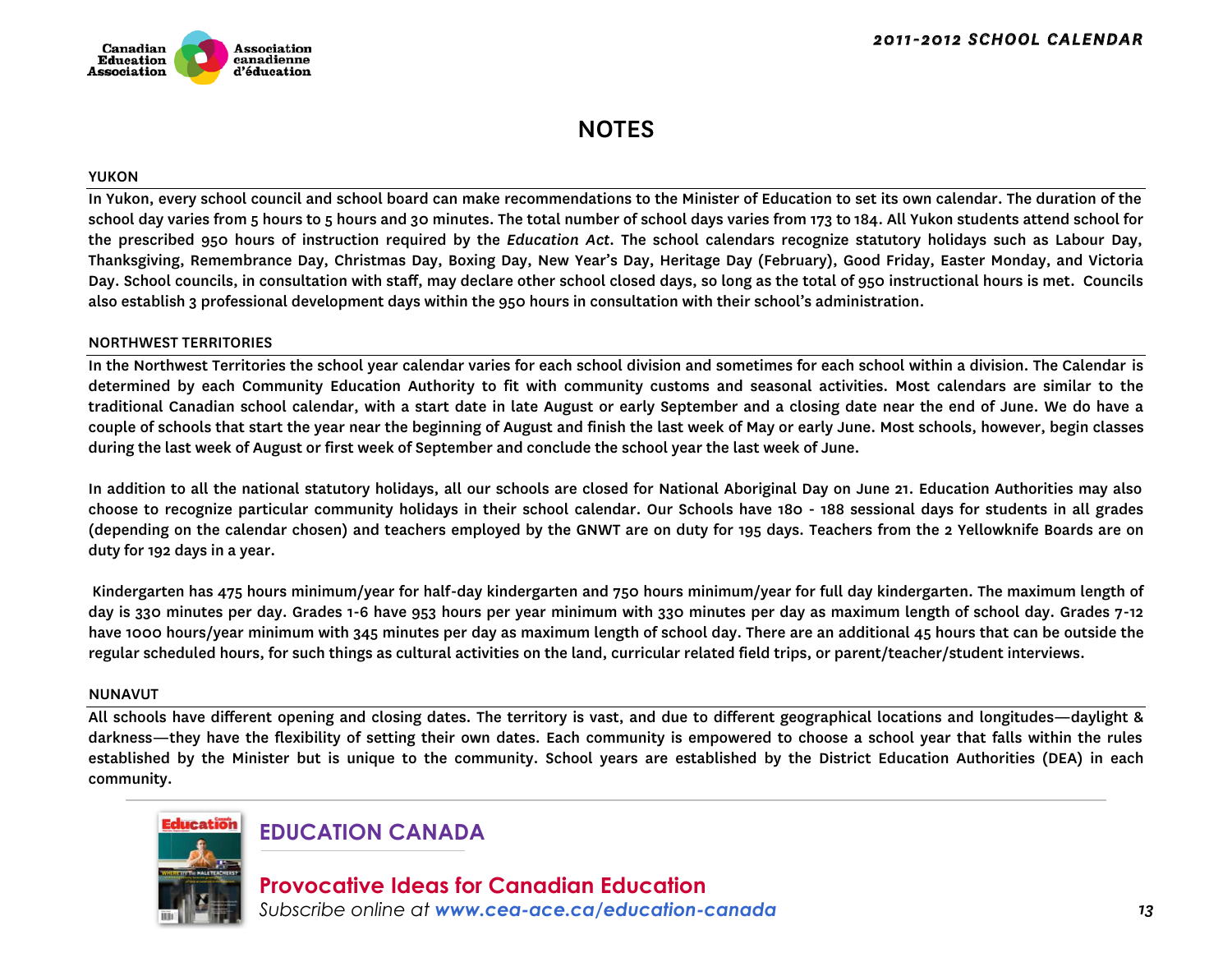#### BRITISH COLUMBIA

The Lieutenant Governor on Council sets a standard school calendar. For the 2011/2012 school year, the standard school calendar sets out a minimum of 185 days of instruction. A local board of education may adopt, after a consultation process with the parents and board employees assigned to a school, a school calendar that differs from the standard school calendar. The standard school calendar for 2011/2012 prescribes a minimum of 192 days in session. These days are made up of 185 days of instruction, six non-instructional days, and one administrative day (year-end). In addition to the statutory holidays, the standard school calendar provides for a winter vacation period and a spring vacation period.

Boards of Education set Professional Development Days. For more information you may visit individual board web sites through the ministry map's page @ http://www.bced.gov.bc.ca/schools/bcmap.htm

Boards of education may adopt a local school calendar after consulting with parents and board employees assigned to the school. The result of which is, for example, some schools have a four-day school week.

#### ALBERTA

In general, the school year extends from September to June with minor variations within some school jurisdictions. Most schools are closed in July and August, and for various periods of time during the winter/Christmas and spring/Easter breaks. Each local school board sets its own opening and closing dates, as well as the number of operating days, keeping in mind the following legislative requirements: a vacation at least from December 24 to January 2. Boards are required to provide 950 hours of instruction for elementary and junior high school students, and 1,000 hours of instruction for senior high students. The *School Act* states that a board may not require a teacher to instruct students for more than 1,100 hours in a school year or for more than 200 days in a school year unless the teacher agrees. Thus the number of working days possible for teachers is variable each month.

The spring and Christmas breaks, board-declared holidays, 2 days for teachers' conventions and various other provincial and federal holidays bring the number of instructional days down to an average of 185-190. A board may declare 1 day a month to be a school holiday. Statutory holidays are observed by all boards. Family Day is a statutory holiday in Alberta, and is observed on the third Monday in February. Easter Monday and Farmers' Day may be observed at the discretion of the local school board.



### **2012 KI-ES-KI HANDBOOK**

**[Canada's Foremost Directory of Key Education Contacts](http://handbook.cea-ace.ca)** 

*Order online at handbook.cea-ace.ca*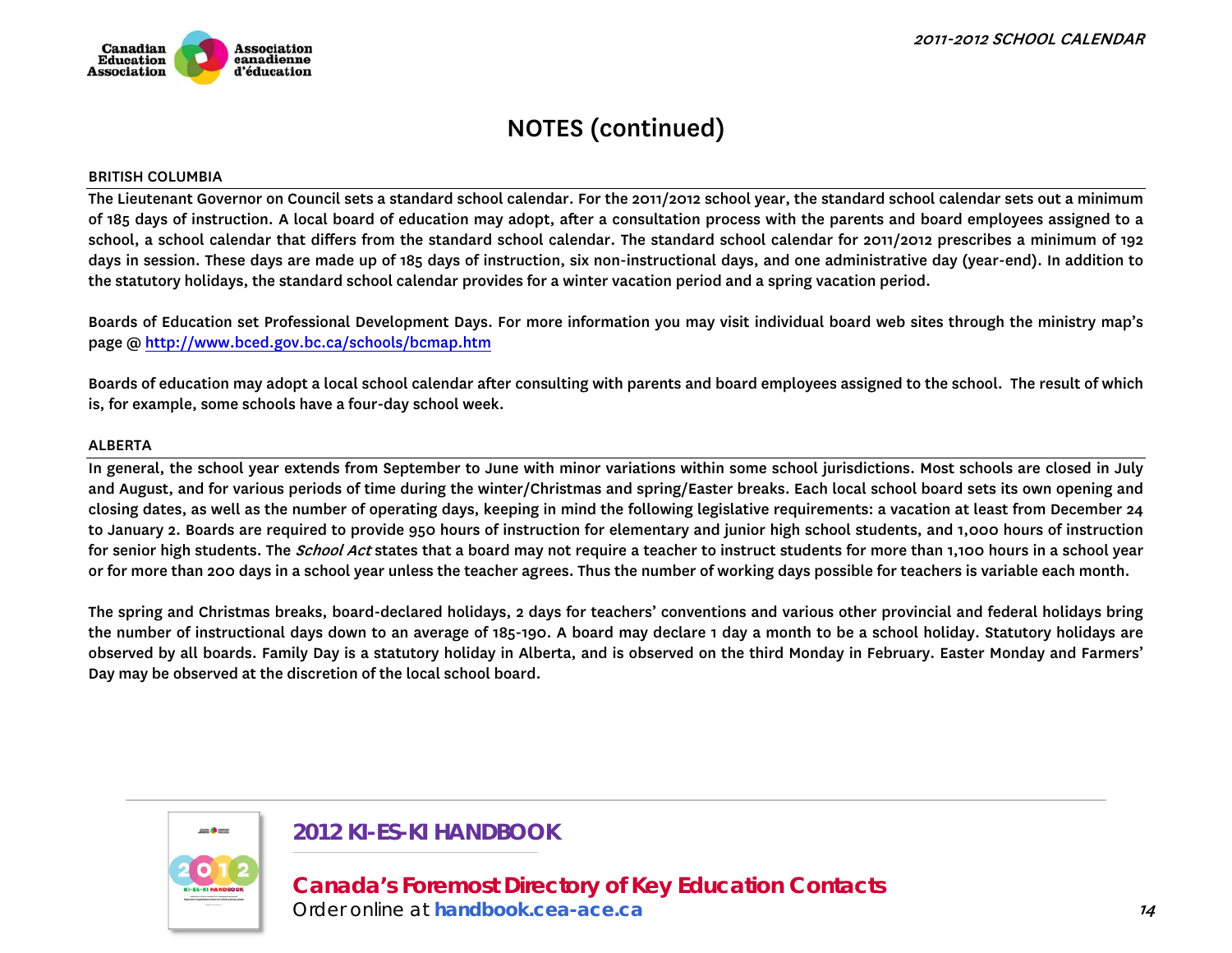

#### SASKATCHEWAN

Boards of education in Saskatchewan set their own opening and closing dates for the school year keeping in mind the following: a) The number of days in the 2011-12 school year which is set at 197 days (different from the number of days students are in classrooms due to teachers' professional days; b) The Christmas vacation must commence no later than December 23 and end no earlier than January 2, both days inclusive; c) There shall be a spring vacation consisting of the five days following Easter Sunday and d) A summer vacation must consist of at least 6 consecutive weeks from the last school day in one school year to the first school day in the following school year and must end no earlier than the first Monday in August. The school year runs from July I to June 30.

Easter Monday is not a prescribed holiday but it falls during the spring vacation which consists of the 5 days immediately following Easter Sunday. Remembrance Day is a holiday only if it falls on a school day (Monday-Friday). No holiday in lieu of Remembrance Day following on a Saturday or a Sunday is required but it is provided for by most boards of education. A board of education may declare any day but no more than one day at a time to be a holiday. Family day is observed on the third Monday in February.

#### MANITOBA

The school year must consist of 193 days and may begin no earlier than September 6, 2011. School boards may set the opening and closing dates for the school year. The Christmas vacation period is to begin no later than December 23, 2011 or earlier as determined by the school board, and extend to January 2, 2012 inclusive, or later as determined by the school board. The number of school days in February is shortened by one day due to the establishment in 2008 of a new provincial statutory holiday on the third Monday of February each year (February 20, 2012). The spring vacation will be one week beginning the last Monday in March (March 26 to 30, 2012 inclusive). School boards may add to, but not delete from, statutory holidays and spring break as long as the 193 school days requirement is met. The last day of classes must be no later than June 29, 2012.

By regulation, up to 10 days in a school year are dedicated for non-instructional purposes (teacher in-service, parent-teacher conferences, pupil evaluation, and administration). For 2011-12, then, the number of instructional days for teachers would be 183. However, as the dates for noninstructional days are determined by each school division and will vary from division to division. The chart of instructional days simply sets out the number of available school days (as opposed to instructional days) in each month.



### **BULLETIN**

**Canada's Education Newsletter, since 1957** *Subscribe free online at www.cea-ace.ca*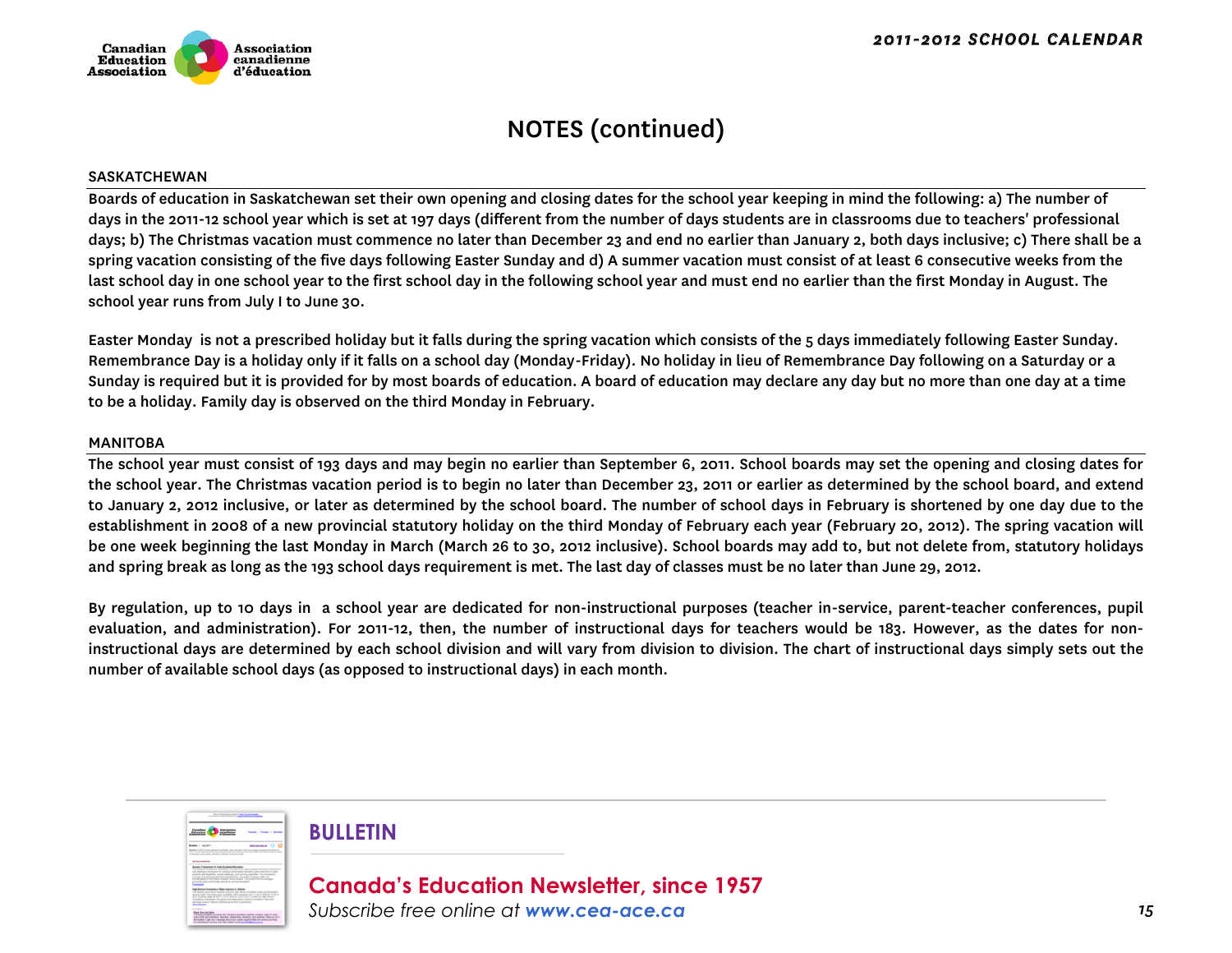

#### ONTARIO

Boards have the option of submitting a regular school year calendar or a modified school year calendar. A regular school year calendar generally indicates that the school year begins on or after September 1 and ends on or before June 30, with a minimum of 194 school days between the beginning and end of the school year. For the 2011-2012 school year, boards may designate up to 2 board holidays and 6 professional activity/development days between September 1, 2011 and June 29, 2012. A board may designate up to ten instructional days as examination days.

However, boards may choose to submit a modified school year calendar to the Minister for approval. A modified school year calendar is characterized by one of the following: an earlier or later start or end date than the regular school calendar; school holidays that differ from the regular school calendar; or differences in the format of the regular school year calendar, such as a year-round school calendar with a shortened summer vacation, and holidays dispersed throughout the year.

The number of 2011-12 modified calendar requests has increased considerably compared to the previous school year. The requests are being made in order to allow the school boards, school authorities and a provincial school to start school prior to September 1, 2011 or to delay the Christmas vacation by up to five days in order to extend the vacation time after New Year's Day.

Boards can request a modified calendar which could include instructional days in July and/or August. There are 20 days available in July 2012 and 22 days available in August 2011.

#### QUÉBEC

The number of work days for teachers is 200 days spread between September 1<sup>st</sup> and June 30<sup>th</sup>. A school board and a union can agree to change the beginning and end dates of the school year. However, they cannot change the number of days under any circumstances. Each school board negotiates the distribution of working days within the civil calendar, without altering the number of work days or the period covered by the work year. As a rule, the school year never goes over June 30<sup>th</sup>, but can start before September. The day following New Year's Day (January 2) and National Holiday of Quebec (June 24) are statutory holidays observed by school boards.

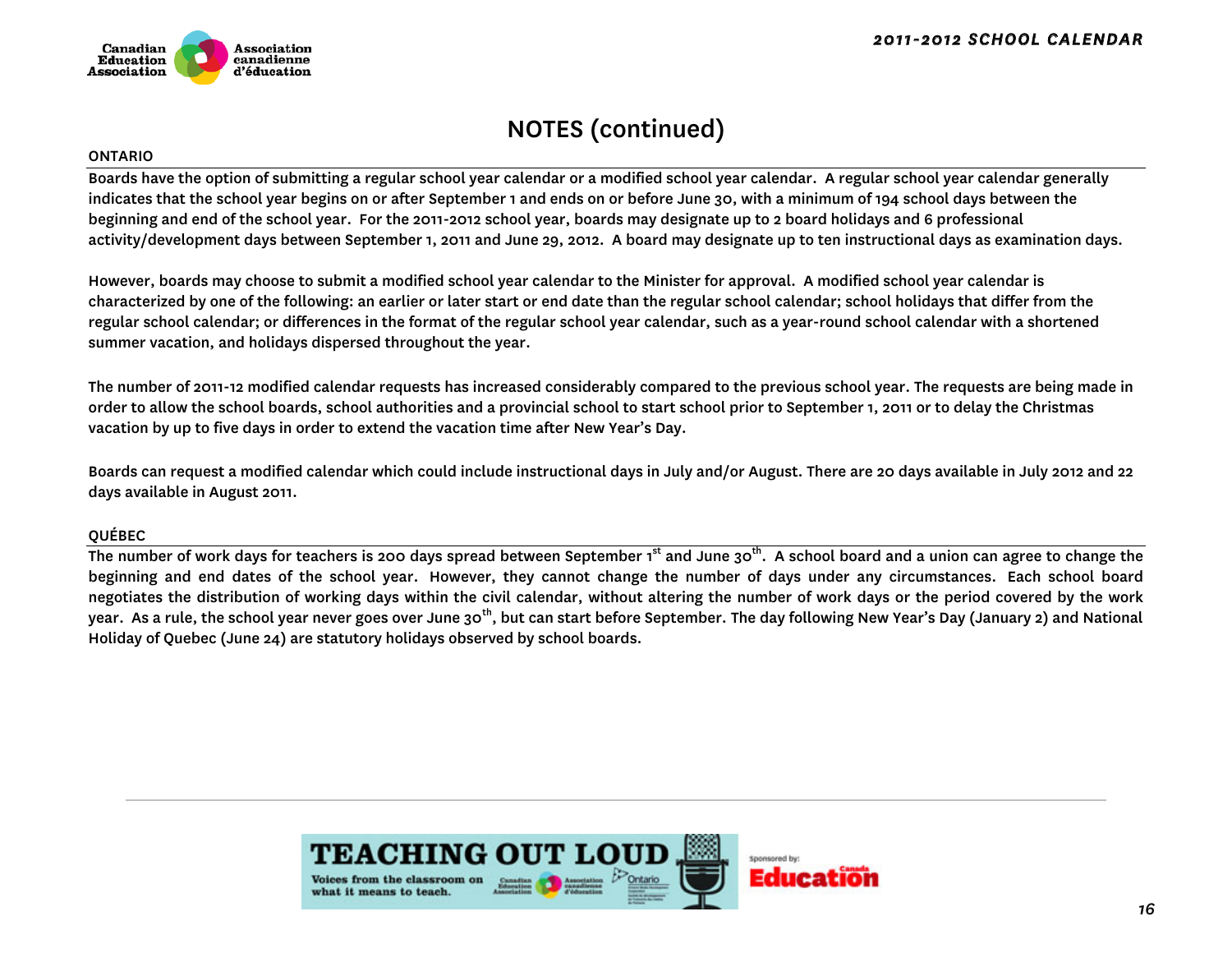

#### NEWFOUNDLAND AND LABRADOR

The Department of Education sets the opening and closing dates for the school year. The five school boards have the discretion to organize the school calendar around the set opening and closing dates. Districts determine the dates and length of holiday periods. The Christmas vacation is usually 8- 10 school days. Most school districts take an Easter break of approximately five school days (usually starting Good Friday with students returning the Monday of the following week). The length of the school year for 2011-12 shall be 195 teaching days comprised of 187 actual teaching days, three paid holidays, two non-teaching days to be scheduled by the district during the school year for administrative purposes, and three professional development days. Each teacher may receive up to five days as professional development days. Statutory holidays for the school year are October 10 (Thanksgiving Day), November 11 (Armistice Day), and May 21 (Victoria Day).

Possible instructional days are based on the calendar of the largest school district and the calendar for other Districts may vary slightly. From the 190 noted days there would be 3 "close-out" days for teacher professional development. These days would be determined by the districts/schools.

#### NEW BRUNSWICK

The length of the school year is 195 days, comprised of: 185 instructional days for students, 1 day for NBTA/AEFNB Branch Meetings, 3 Subject Council Days (2 of which are for 09-10 only), 4 District Administration Days, and 2 days for pedagogical activities focused on curriculum. School Districts will also schedule two days as a combination of parent teacher meetings and professional development activities during the instructional year (one full day in the fall and one full day in the spring).

School calendar is established by the Minister of Education under Regulation of Education Act. School districts only have authority to schedule instructional days where it is specifically granted by the Minister.

#### NOVA SCOTIA

The school calendar is set by the province and applies to all school boards. Of the 195-day school year, no more than eight days may be used for organizational and administrative purposes, or for in-service training programs. All teachers must be present on the days used for organizational and administrative purposes or in-service training programs, but pupils are not required to be present. When the 195<sup>th</sup> day in any year falls on a Monday, a board may declare that it will be observed on the Saturday immediately preceding the Monday.



### **EDUCATION CANADA**